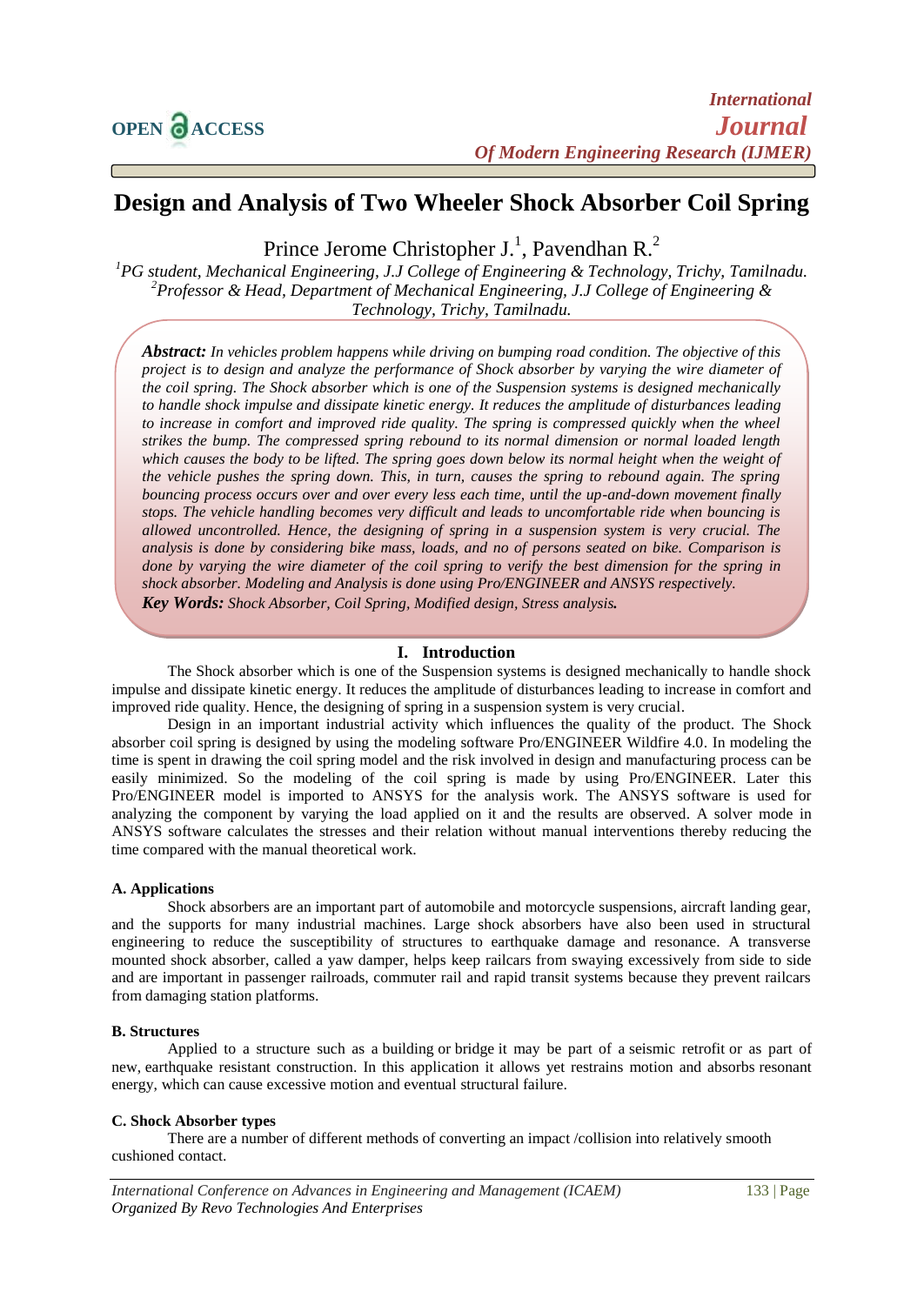- Metal Spring
- Rubber Buffer Hydraulic Dashpot
- Collapsing safety Shock Absorbers
- Pneumatic Cylinders
- Self compensating Hydraulic

#### **D. Working of shock absorbers Spring:**

Shock absorbers work in two cycles--the **compression cycle** and the **extension cycle**. The compression cycle occurs as the piston moves downward, compressing the hydraulic fluid in the chamber below the piston. The extension cycle occurs as the piston moves toward the top of the pressure tube, compressing the fluid in the chamber above the piston. A typical car or light truck will have more resistance during its extension cycle than its compression cycle. With that in mind, the compression cycle controls the motion of the vehicle's unsprung weight, while extension controls the heavier, sprung weight.

#### **II. Objective**

When a vehicle is travelling on a level road, the spring is compressed quickly when the wheel strikes the bump. The compressed spring rebound to its normal dimensions or normal loaded length which causes the body to be lifted. The spring goes down below its normal height when the weight of the vehicle pushes the spring down. This, in turn, causes the spring to rebound again. The spring bouncing process occurs over and over every less each time, until the up-and-down movement finally stops. The vehicle handling becomes very difficult and leads to uncomfortable ride when bouncing is allowed uncontrolled. The designing of spring in a suspension system is very crucial.

#### **III. Design Calculation For Helical Coil Spring Of The Shock Absorber**

**Material:** Spring Steel (modulus of rigidity)  $G = 78600N/mm^2$ Mean diameter of a coil, D=33.3mm Diameter of wire,  $d = 6.7$ mm Total no of coils, n1= 17 Height,  $h = 210$ mm Outer diameter of spring coil,  $D0 = D + d = 40$ mm No of active turns,  $n=15$ Weight of bike  $= 131$ kg Let weight of  $1$  person =  $75$ Kg Weight of 2 persons  $= 75 \times 2 = 150$ Kg Weight of bike + persons  $= 263$ Kg Rear Suspension  $= 65\%$ 65% of  $263 = 171$  Kg Considering dynamic loads it will be double  $W = 342Kg = 3355N$ For single shock absorber weight =  $w/2=1677N = W$ We Know that, compression of spring  $(\delta) = W D^3 n$  $G.d<sup>4</sup>$  $G.d<sup>4</sup>$ 

 $C =$ spring index =  $D = 5$  d  $(δ) = 46.91$ Solid length,  $L_s = n1 \times d = 17 \times 6.7 = 113.9$ mm

Free length of spring,  $L_f$  = solid length + maximum compression + clearance between adjustable coils  $= 113.9 + 46.91 + (46.91 \times 0.15) = 167.8$ mm Spring rate,  $K = \frac{W}{\delta} = 35.74$  δ Pitch of coil,  $P = \underline{L_f - L_s} + d$  $n_1$ Stresses in helical spring: maximum shear stress induced in the wire  $\tau = K_s \times 8WD$  $\pi \cdot d^3$  $K_s = 4C-1 + 0.615 = 1.3105$ 

*International Conference on Advances in Engineering and Management (ICAEM)* 134 | Page *Organized By Revo Technologies And Enterprises*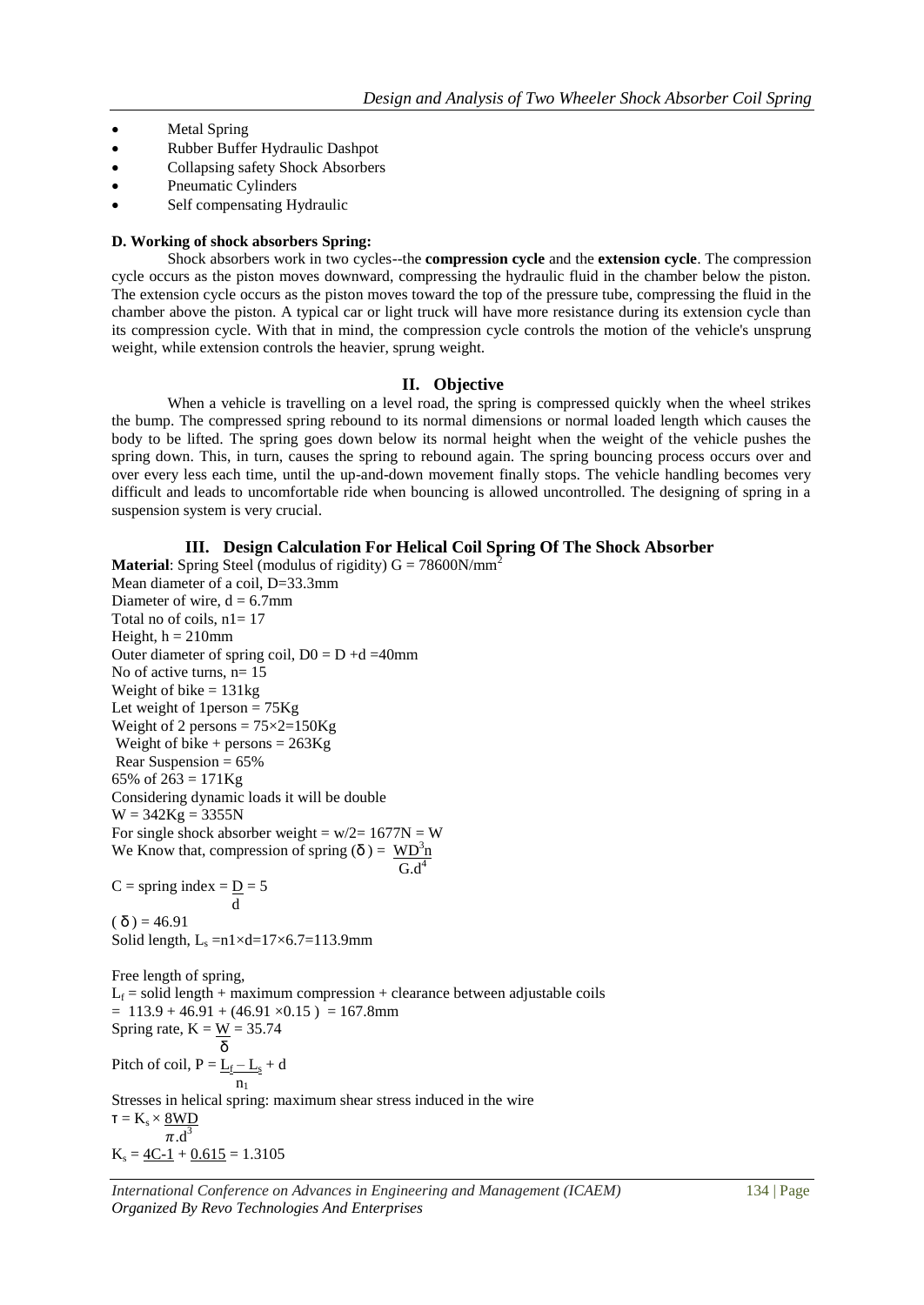4C-4 C  $t = 619.62$ Buckling of compression spring: Crippling load under which a spring may buckle  $K_I = 0.1$  (for hinged end spring) The buckling factor for the hinged end and built -in end spring  $W_{cr} = q \times K_L \times L_f = 35.74 \times 0.1 \times 167.8 = 599.71N$ 

# **IV. Introduction To Pro/Engineer**

Pro/ENGINEER is a feature based, parametric solid modeling program. As such, it's use is significantly different from conventional drafting programs. In conventional drafting (either manual or computer assisted), various views of a part are created in an attempt to describe the geometry.. Another unique attribute of Pro/ENGINEER is that it is a solid modeling program. The design procedure is to create a model, view it, assemble parts as required, then generate any drawings which are required. It should be noted that for many uses of Pro/E, complete drawings are never created. A typical design cycle for a molded plastic part might consist of the creation of a solid model, export of an SLA file to a rapid prototyping system (stereolithography, etc.), use of the SLA part in hands -on verification of fit, form, and function, and then export of an IGES file to the molder or toolmaker. A toolmaker will then use the IGES file to program the NC machines which will directly create the mold for the parts. In many such design cycles, the only print created will be an inspection drawing with critical and envelope dimensions shown.

**A. Summary of capabilities** Like any software it is continually being developed to include new functionality. The details below aim to outline the scope of capabilities to give an overview rather than giving specific details on the individual functionality of the product. Pro/Engineer is a software application within the CAID/CAD/CAM/CAE category, along with other similar products currently on the market. Pro/Engineer is a parametric, feature-based modeling architecture incorporated into a single database philosophy with advanced rule-based design capabilities. The capabilities of the product can be split into the three main heading of Engineering Design, Analysis and Manufacturing.

**B. Engineering Design** Pro/Engineer offers a range of tools to enable the generation of a complete digital representation of the product being designed. In addition to the general geometry tools there is also the ability to generate geometry of other integrated design disciplines such as industrial and standard pipe work and complete wiring definitions. Tools are also available to support collaborative development. A number of concept design tools that provide up-front Industrial Design concepts can then be used in the downstream process of engineering the product. These range from conceptual Industrial design sketches, reverse engineering with point cloud data and comprehensive freeform surface tools.

**C. Model of the Shock Absorber Coil Spring 1) Present Design of the Coil Spring Spring Dimension**



*Fig 5.1 Isometric view of Spring with dimension 6.7*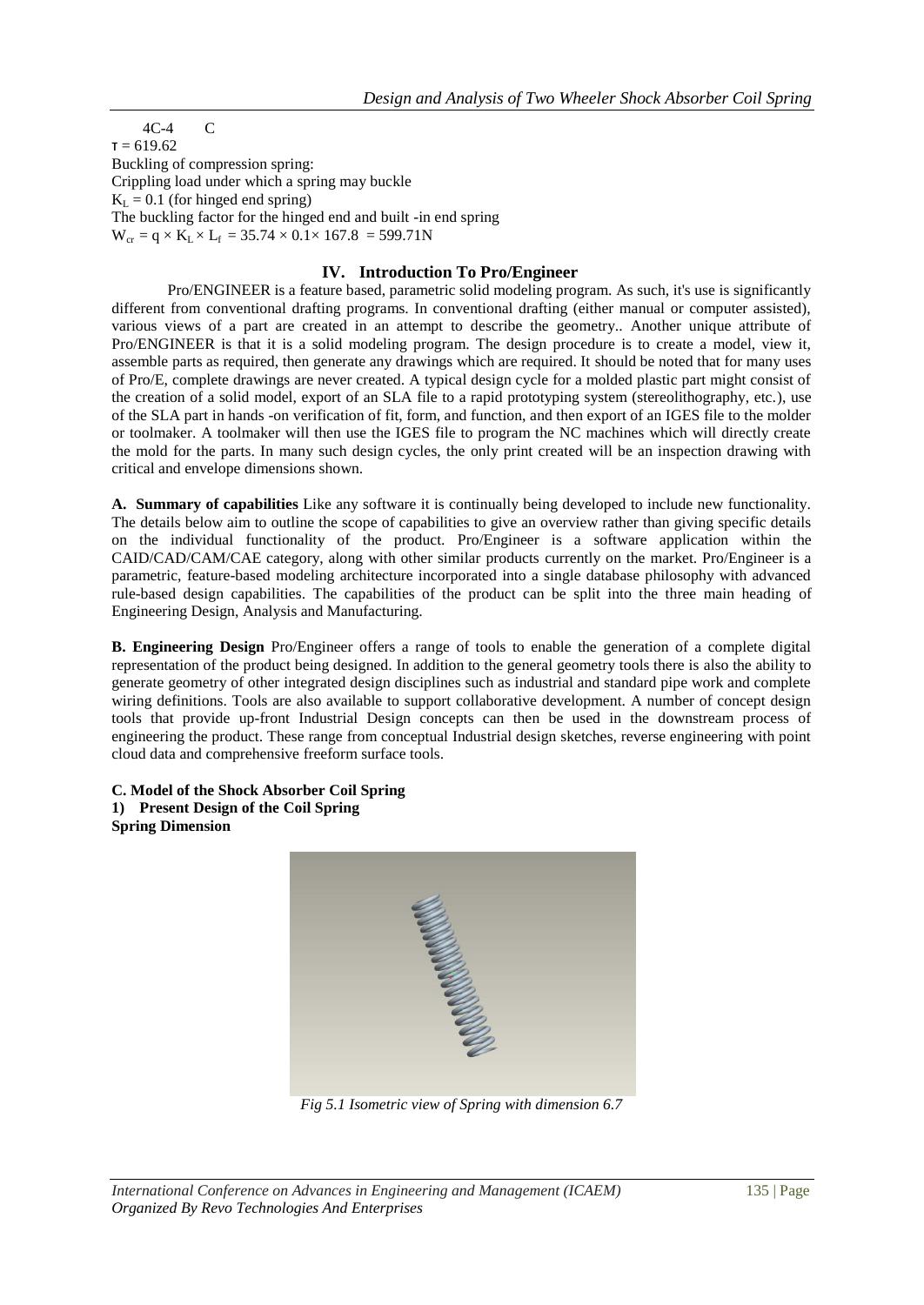

*Fig 5.2 Part drawing of Spring with dimension 6.7*





*Fig 5.3 Isometric view of Spring with dimension 7.5*

|               | PITCH10<br>$\emptyset$ 7.5<br>110<br>PITCH10<br>98<br>PITCH15 |  |
|---------------|---------------------------------------------------------------|--|
|               |                                                               |  |
| VOIA SIZE: A4 | ALL DIMENSIONS ARE IN mm                                      |  |

*Fig 5.4 Part drawing of Spring with dimension 7.5*

# **V. Analysis Of The Shock Absorber Coil Spring**

Static analysis calculates the effects of steady loading conditions on a structure, while ignoring inertia and damping effects, such as those caused by time-varying loads. A static analysis, however, includes steady inertia loads (such as gravity and rotational velocity), and time-varying loads that can be approximated as static equivalent loads

## **A. ANALYSIS**

Designers and engineers primarily use structural simulation to determine the strength and stiffness of a product by reporting component stress and deformations. The type of structural analysis performs depends on the product being tested, the nature of the loads, and the expected failure mode. A short/stocky structure will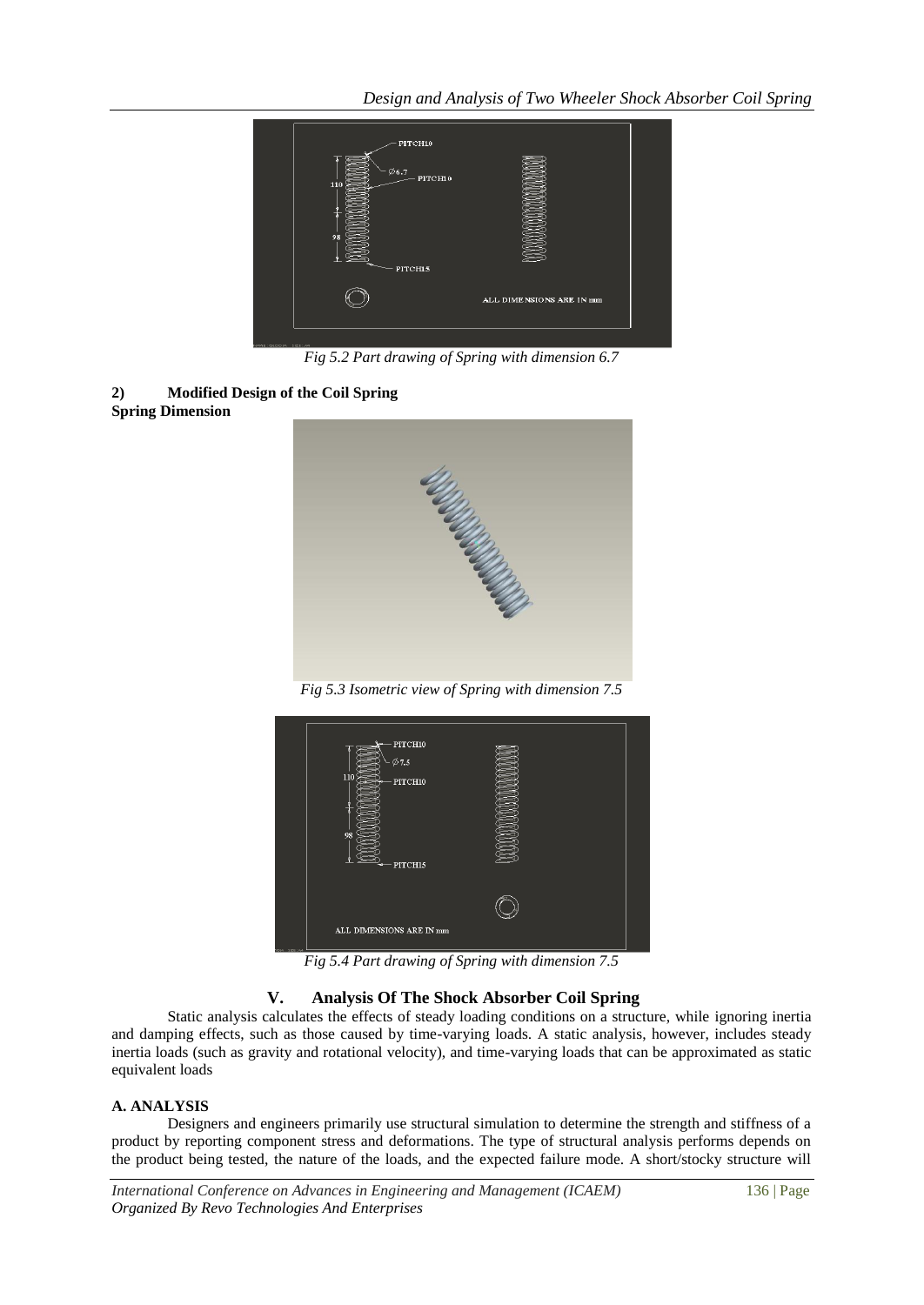most likely fail due to material failure (that is, the yield stress is exceeded).For the given below specification of the allow wheel, the static analysis is performed using solid works to find the maximum safe stress and the corresponding pay load. After geometric modeling of the alloy wheel with given specifications it is subjected to analysis. The Analysis involves the following discretization called meshing, boundary conditions and loading.

## **B. About analysis with ANSYS**

The reliability of ANSYS software proved by doing valediction problem in simply supported beam, which is shown appendix 1. The theoretical values of simply supported beam compared with ANSYS values and its almost same. So we consider ANSYS software for our analysis to get accurate results. The ANSYS computer program is a large-scale multipurpose finite element program. ANSYS is used for solving several engineering analyses. The analysis capabilities of ANSYS include the ability to solve static and dynamic structural analyses, steady-state and transient heat transfer problems, mode frequency and buckling eigen value problems, static or time varying magnetic analyses and various types of field and couple field application

## **C. PRESENT DESIGN**

**Structural Analysis for bike weight (113kg) Material: Spring Steel (ASTM A227)** Modulus of Rigidity  $G = 78600N/mm^2$ Properties: Young's Modulus (EX): 1.965×10<sup>5</sup> N/mm<sup>2</sup> Poisson's Ratio (PRXY): 0.25 Density: $7.86\times10^{-6}$ kg/mm<sup>3</sup> **LOAD: 113kg**

**ON APPLYING LOAD:**



*Fig.6.1 Load applied on tetra mesh model*

# **VI. Result After Applying Load**





*International Conference on Advances in Engineering and Management (ICAEM)* 137 | Page *Organized By Revo Technologies And Enterprises*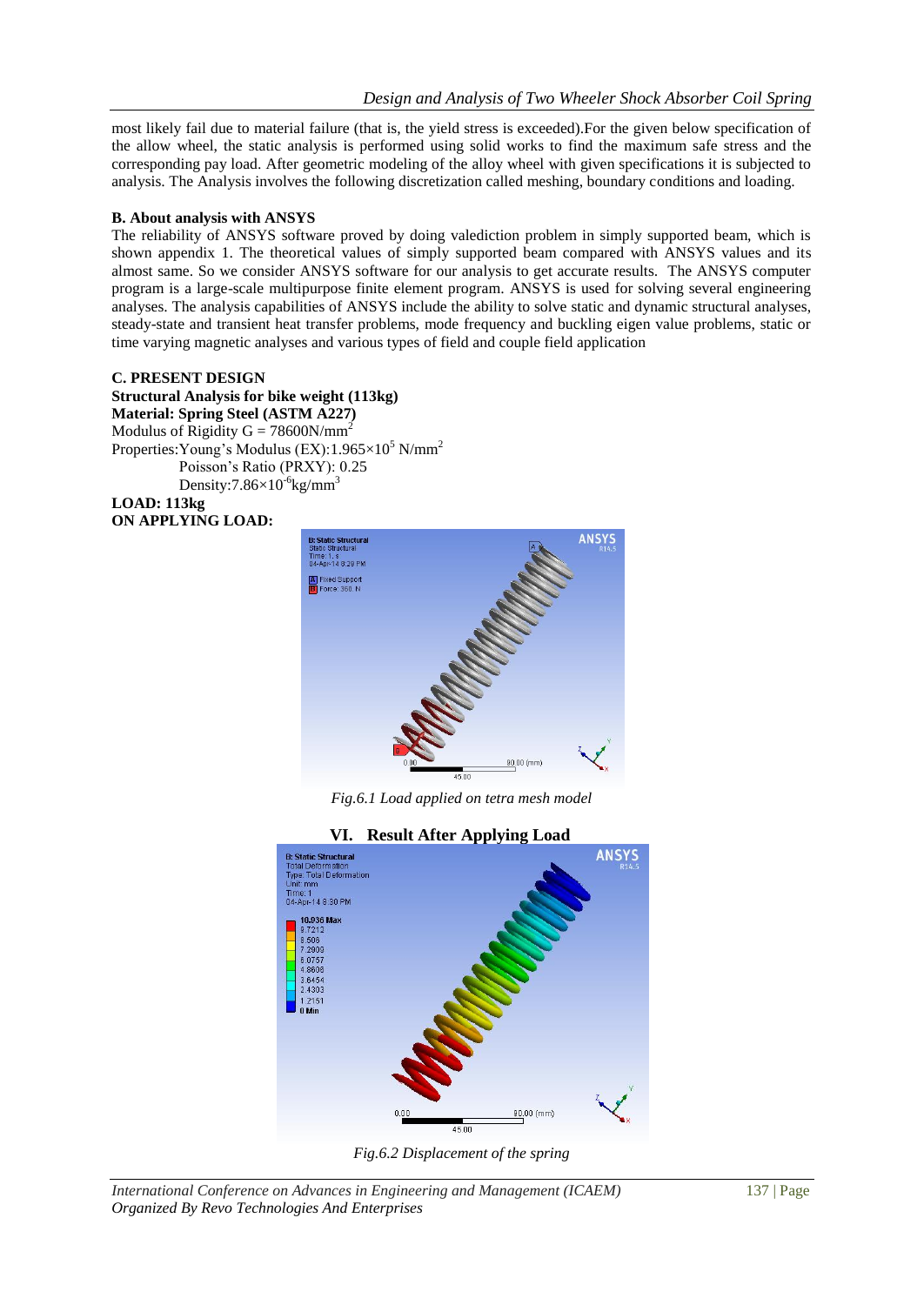*Design and Analysis of Two Wheeler Shock Absorber Coil Spring*



*Fig.6.3 Von misses stress*

## **D. NEW MODIFIED DESIGN OF THE SPRING Structural Analysis for bike weight (113kgs) Material: Spring Steel (ASTM A227)** Modulus of Rigidity G =  $78600N/mm^2$ Properties: Young's Modulus (EX):  $1.965 \times 10^5$  N/mm<sup>2</sup> Poisson's Ratio (PRXY): 0.25 Density:  $7.86\times10^{-6}$ kg/mm<sup>3</sup>

**LOAD: 113kg ON APPLYING LOAD:**



*Fig.6.4 Load applied on tetra mesh model*

# **Result After Applying Load:**



*Fig.6.5 Displacement of the spring*

*International Conference on Advances in Engineering and Management (ICAEM)* 138 | Page *Organized By Revo Technologies And Enterprises*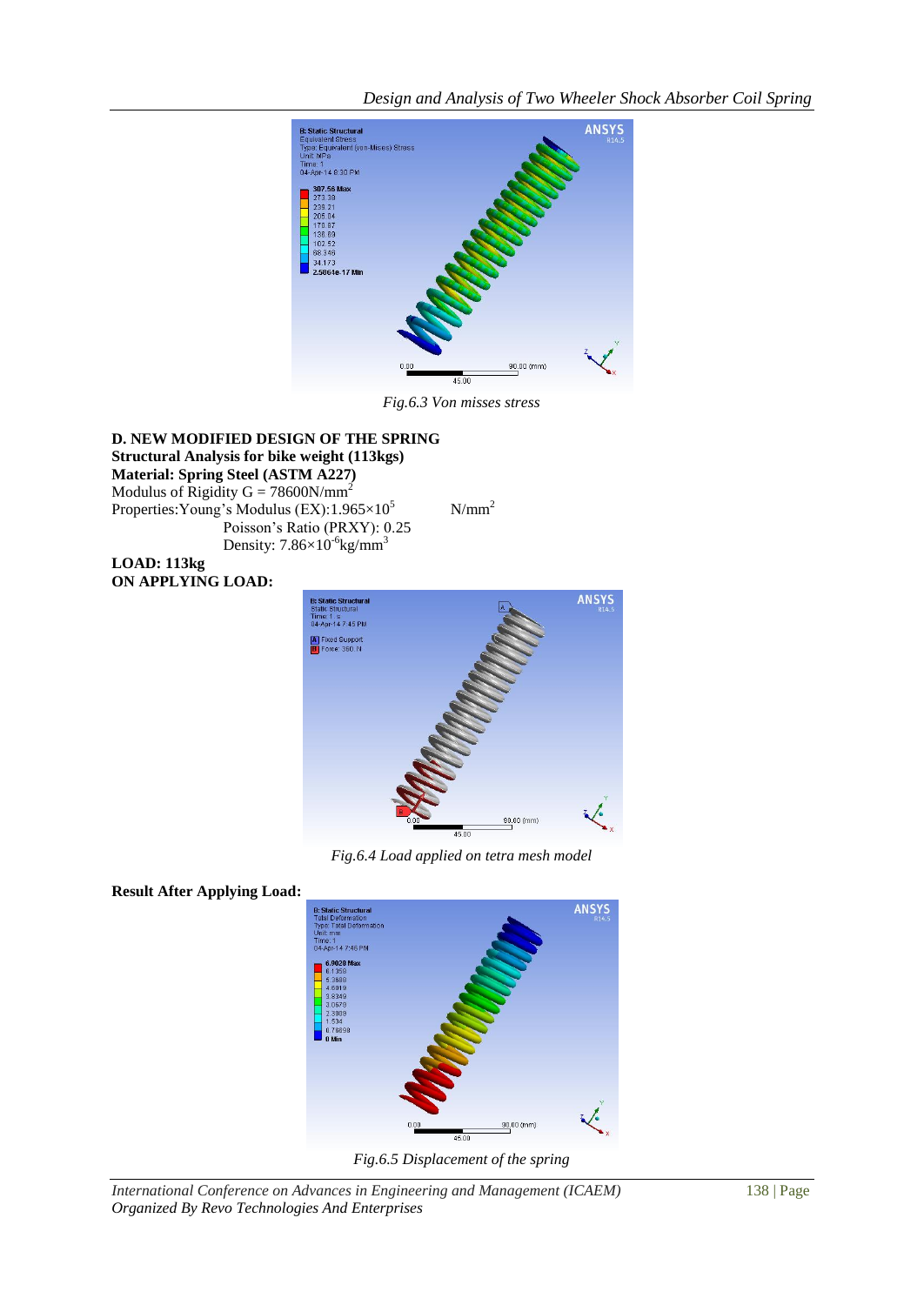*Design and Analysis of Two Wheeler Shock Absorber Coil Spring*



*Fig.6.6 Von misses stress*

# **VII. Result and Discussion**

Stress analysis values for the present and modified design of the shock absorber coil spring

| S.NO | <b>LOADING</b>           |             | <b>STRESSES ON THE SHOCK</b><br><b>ABSORBER COIL SPRING</b><br>(Mpa) |                                                | <b>DEFORMATION OF THE</b><br><b>SHOCK ABSORBER</b><br><b>COIL SPRING</b><br>$(\mathbf{mm})$ |                                                |
|------|--------------------------|-------------|----------------------------------------------------------------------|------------------------------------------------|---------------------------------------------------------------------------------------------|------------------------------------------------|
|      | <b>DESCRIPTION</b>       | <b>LOAD</b> | <b>PRESENT</b><br><b>DESIGN</b>                                      | <b>NEW</b><br><b>MODIFIED</b><br><b>DESIGN</b> | <b>PRESENT</b><br><b>DESIGN</b>                                                             | <b>NEW</b><br><b>MODIFIED</b><br><b>DESIGN</b> |
| 1.   | <b>BIKE LOAD</b>         | 113kg       | 307.56                                                               | 255.28                                         | 10.936                                                                                      | 6.9028                                         |
| 2.   | BIKE LOAD +<br>1 PERSON  | 188kg       | 512.6                                                                | 425.46                                         | 18.227                                                                                      | 11.505                                         |
| 3    | BIKE LOAD +<br>2 PERSONS | 263kg       | 716.78                                                               | 594.94                                         | 25.488                                                                                      | 16.087                                         |

*Table 7.1 Stres analysis comparision*

## **VIII. Conclusion**

We have designed a Shock Absorber used in 160 cc bike and we have modeled it using 3D parametric software called Pro/Engineer. The shock absorber design is modified by reducing the diameter and stress analysis is performed. The stress value is lesser in our designed spring than in original which adds an advantage to our design. By comparing the results in the table we could analyse that our modified spring has reduced in weight and it is safe.

# **REFERENCES**

- [1] Pinjarla.Poormohan and Lakshmana Kishore T, "Design and Analysis of a Shock Absorber", International Journal of Research in Engineering and Technology, ISSN: 2319-1163, Volume: 1, Issue: 4, pp.578-592, December 2012
- [2] Kommalapati. Rameshbabu, Tippa Bhimasankar Rao, "Design Evaluation of a two wheeler suspension system for variable load conditions" International Journal of Computational Engineering Research, Vol 03, Issue 4, pp. 279-283 , 2013
- [3] Gajendra Singh Rathore and Upendra Kumar Joshi, "Fatigue Stress analysis of helical Compression Spring: A Review", International Journal of Emerging Trends in Engineering and Development, ISSN: 2249-6149, Volume: 2, Issue: 3, pp. 512-520, May 2013